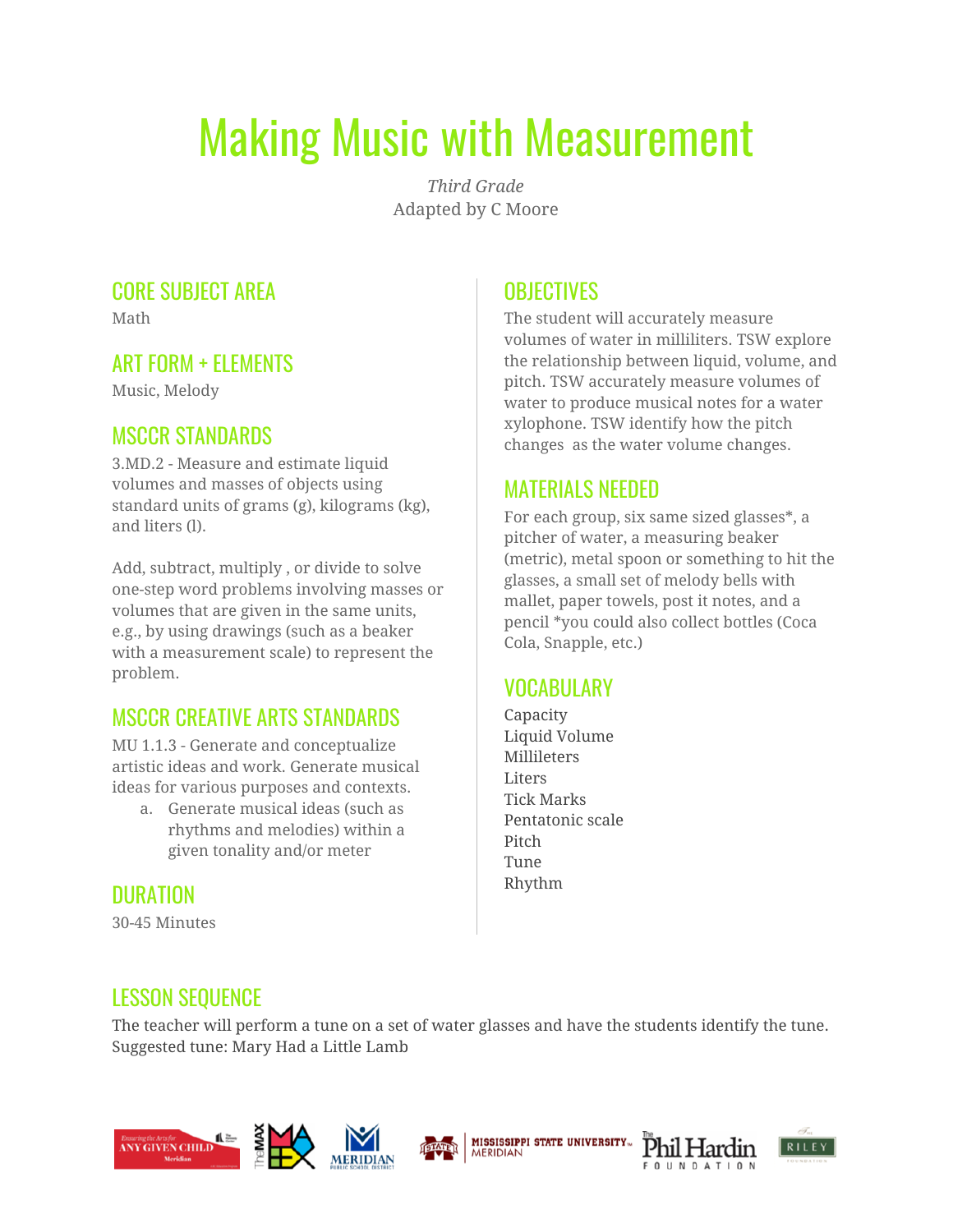The teacher will perform a tune on a set of water glasses and have the students identify the tune. Suggested tune: Mary Had a Little Lamb (These numbers, based on water levels, are also called "scale degrees" in music. 1 is the first scale degree because it's the first note of the scale. The note that the song is composed off of so that it has a sense of finality. Even if it's not the first or last note in the song the scale degree 1 is the "home tone/pitch/note" that makes the song "sound right.")

Mary Had a Little Lamb:

Ma - ry had a lit-tle lamb – Lit-tle lamb, Lit-tle lamb – Ma-ry had a lit-tle lamb- 3 2 1 2 3 3 3 2 2 2 3 5 5 3 2 1 2 3 3 3 Its fleece was white as snow 3 2 2 3 2 1

(These numbers, based on water levels, are also called "scale degrees" in music. 1 is the first scale degree because it's the first note of the scale, the note that the song is composed off of so that it has a sense of finality. Even if it's not the first or last note in the song the scale degree 1 is the "home/tone/pitch/note" that makes the song "sound right.")

The teacher will build knowledge by discussing the actual amount of a milliliter versus a liter. The teacher will model the process of estimating and measuring the water required for each glass (pitch). The teacher will also show how to tune the glasses using the melody bells. The teacher will tap the glasses in order from 1 to 6 so that students will hear that more water produces a lower pitch, and less water produces a higher pitch. The teacher will discuss the denition of pitch. (In music the pitch of a note means how high or low a note is.) Talk about how large musical instruments, like a tuba, play low notes, and small musical instruments, like a ute, are high-pitched.

Talk about how large musical instruments, like a tube, play low notes, and small musical instruments, like a flute are high-pitched.

Procedure: The students should be divided into groups of 3 or 4 per table.

- 1. Students line up the 6 glasses and label them 1 to 6 from left to right.
- 2. Students use the pitcher of water and metric beaker to fill each glass with water (measure the amount and record on post-it notes), measure and pour a little less water in glass 2, and so on. After turning (step 3), record the exact amounts of water.

Glass 1- \_\_\_\_\_\_\_ mL Glass 2- \_\_\_\_\_\_ mL Glass 3- \_\_\_\_\_\_ mL Glass 4- \_\_\_\_\_\_ mL

Glass 5-  $\text{mL}$  Glass 5-  $\text{mL}$  Glass 6 -  $\text{mL}$ 

3. Students tune the glasses by pouring out or adding water, to make it sound like a scale (think "do-re-mi-fa-so-la"). Glass 1 will be the lowest note, and bottle 5 will be the highest note.

\*The glasses should be in order from most water (glass 1) to least water (glass 5), not touching each other.





Phil Hardin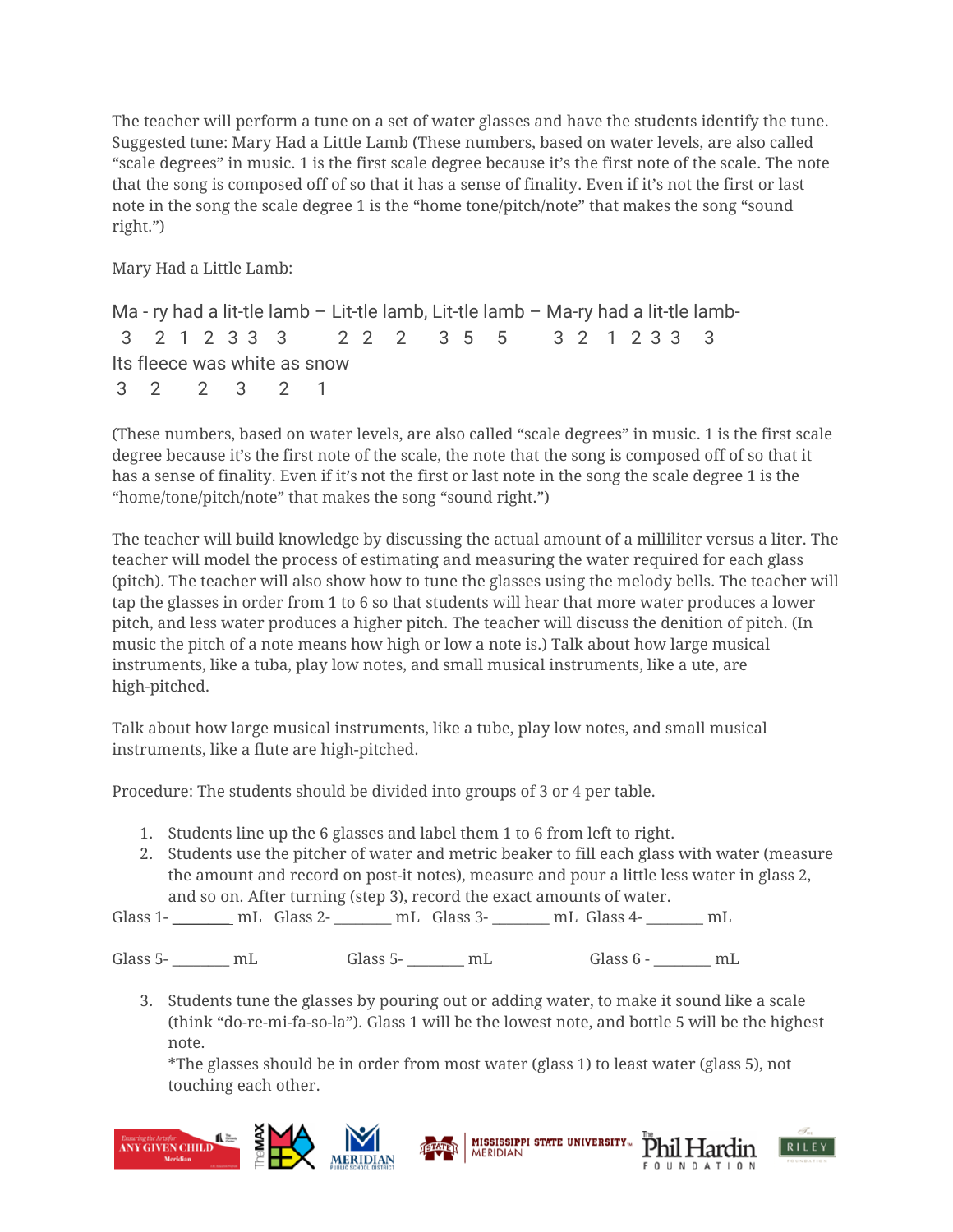The students tap the sides or the rims of the glasses one at a time in order to play a scale. (If one of the glasses sounds "off," you can either re-measure or adjust the water. If pitch is too high, add water. If it is too low, pour water out.) You can match each tone to a note on the melody bells.

4. Students will play music by gently tapping each glass with a spoon. Students should hold the spoon lightly from the end so the vibrations ring.

**Suggested songs:** Twinkle, Twinkle Little Star or Hot Cross Buns

Twinkle, Twinkle, Little Star:

Twin-kle, Twin-kle, lit-tle staaaar – How I won-der what you aaare – 1 1 5 5 6 6 5 4 4 3 3 2 2 1 Up a-bove the world so high  $-$  Like a dia-mond in the skyyy  $-$  5 5 4 4 3 3 2 5 5 4 4 3 3 2 Twin-kle, Twin-kle, lit-tle staaaar – How I won-der what you aaare – 1 1 5 5 6 6 5 4 4 3 3 2 2 1

```
Hot Cross Buns:
Hot cross buns – Hot cross buns – One a pen - ny - Two a pen - ny –
 3 2 1 3 2 1 1 1 1 1 2 2 2 2
Hot Cross Buns
  3 2 1
```
# EXTENDED LEARNING ACTIVITIES

- 1. Students brainstorm what other songs use the same melody as "Twinkle, Twinkle Little Star" but use different words . (Answer: ABC's and Baa, Baa, Black Sheep)
- 2. Students can label the songs in solfege "do, re, mi, fa, so…" and scale degrees (numbers). (Solfege is a method of naming pitches. It works by assigning a syllable to each note of the musical scale)

So, rather than namin a C major scale as C-D-E-F-G-A-B-C, you can name it as do-re-mi-fa-so-la-ti-

- 3. Students can experiment with different combinations of notes to compose their own songs.
- 4. Use an 8-note scale. (8 glasses)
- 5. Integrate science by teaching the students how sound waves travel.

#### **SOURCES**

Numeracy Activity 6: Making a 5-note Glass Jar Xylophone <https://integratingwithmusic.wordpress.com/maths/activity-6/>

<https://beyondthechalkboard.com/assets/Glass-xylophone-Tips-and-Songs.pdf>